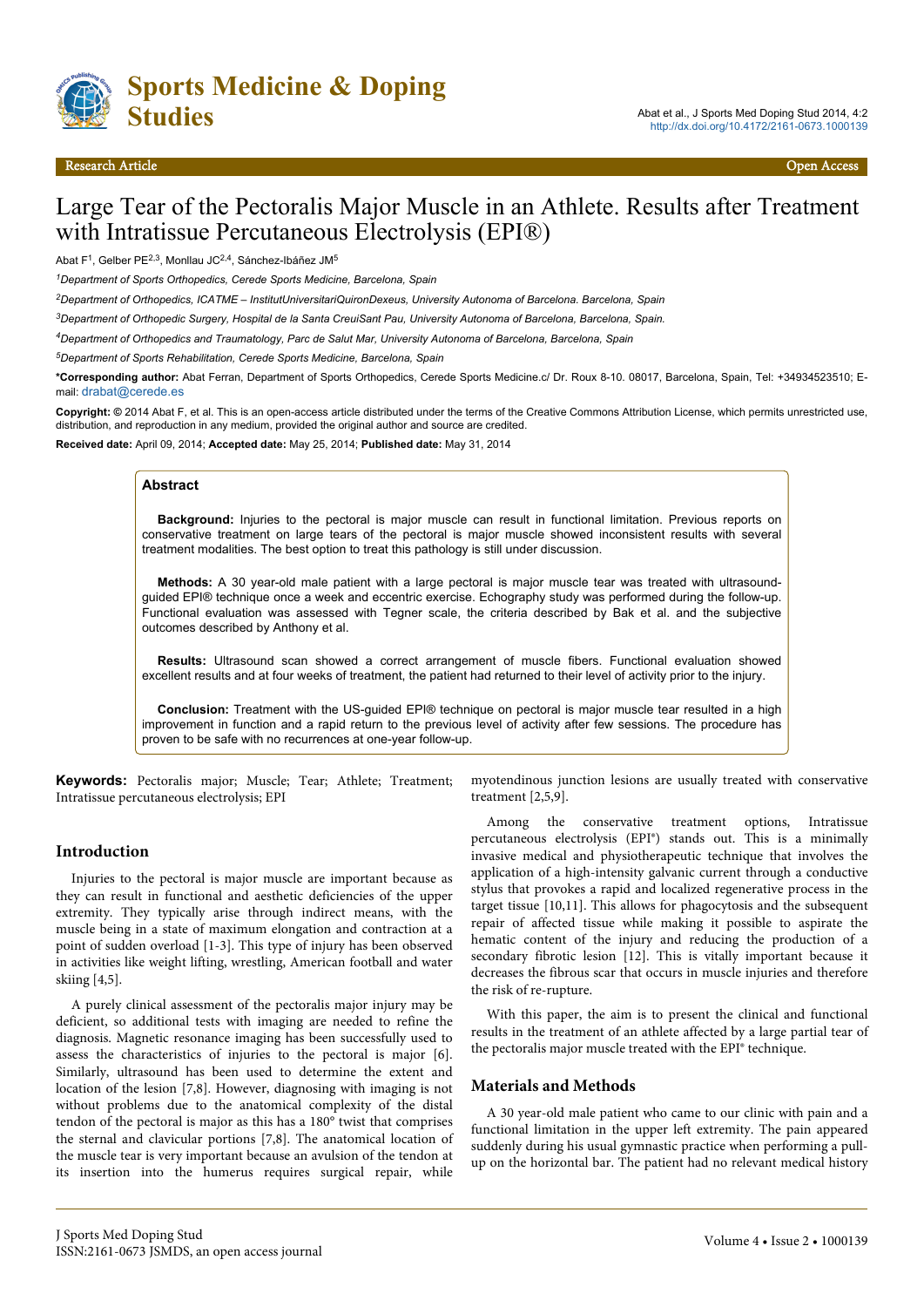or concomitant therapies and had never received injections to the affected area.

Clinical examination showed a clear indentation in the musculature of the left pectoralis major that became more pronounced when the patient pressed their palms together to contract the large pectoral muscles bilaterally. An obvious indentation was seen on the left upon comparing it to the right pectoral, which indicated a major tear of the muscle.

Ultrasound evaluation of the pectoral is major was performed longitudinally and transversally to the muscle fibers and the tendons were evaluated from origin to insertion. The distal pectoral tendon was identified and evaluated on the transverse plane at the level of the bicipital groove of the humerus, where the pectoral tendon and the tendon of the long head of biceps brachii cross. Equally, an evaluation of the flow was performed with high-resolution color Doppler. The images were compared to the contralateral side, placing the patient's shoulder in abduction and external rotation for the examination.

The ultrasound study was performed by two specialists in musculoskeletal ultrasound using a color Doppler device and lineal probe of 5-16 Mhz and longitudinal and transverse views. At the same time, a radiographic study of the shoulder was performed with AP projection, an axillary "Y" view as well as in internal and external rotation.

The functional assessment was performed according to the criteria described by Bak et al. [13] in which results for patients without symptoms with normal range mobility without cosmetic changes, without adduction weakness and able to return to their sport activity were considered as excellent. Those results with almost normal range of mobility without cosmetic changes and less than a 20% deficit in peak torque in the isokinetic test were considered good. The poor results are those in which there is limited range of mobility, poor cosmetic results and the patient is unable to return to their sport activity. Finally, those results where the pain persists and revision surgery is needed were considered bad.

As a second item in the functional assessment, the test for assessing subjective outcomes described by Schepsis et al. [14] was used for the evaluation of lesions of the pectoral is major. Patient follow-up was conducted over a year while getting clinical and functional results before treatment, at one month as well as 2, 6 and 12 months. The Tegner scale was used to rate the level of activity of patients before and after the injury.

Treatment was consisted of the application of the ultrasoundguided EPI® technique once a week and eccentric exercise twice a week. The EPI® technique was performed with the patient supine using the device designed specifically to carry out this technique, the EPI Medical Tissue Remover® (EPI Advanced Medicine, Barcelona. Spain).

A 40mm-long sterile 20G needles were used. The application was performed by means of stratified ultrasound-guided puncturing. In the first treatment session, a puncture was performed in the center of the hematic injury to do the first EPI® pulse of 5 seconds duration (Figure 1a), activating then the vacuum system (Figure 1b) of the device itself so as to get quick closure of the muscle injury.

Once the closure of the lesion was successful (Figure 1c), EPI® was continued at the edges of the lesion without removing the needle and applying 4 pulses of 10 seconds each in the geographical margins of the lesion. In 3 subsequent weekly sessions, 0.3x30 mm needles were used to apply the EPI® technique to minimize the pain of the puncture, using 4 pulses of 10 seconds in the length of remnant muscle scar.

## **Results**

According to the classification of Tietjen [15], it was a pectoral is major muscle injury type II at the mid-portion of the muscle. Ultrasound examination detected a marked accumulation of fluid (hypoechoic) in the pectoral is major muscle (Figure 1). The diameter of the lesion was 30x7 millimeters with plenty of hematic content. The radiographic studies showed no abnormalities or bony avulsions.



Figure 1: Sequence of images with high definition ultrasound with a 5-16Mhz lineal probe in a longitudinal view where the application of the ultrasound-guided EPI® technique in the focus of the hematoma (a) is observed. Upon activating the EPI® the hematoma begins to dissolve with the smoke effect appearing (arrow). After the first 5 seconds of treatment, the MTR® suction system (b) is activated to obtain a complete evacuation of the hematoma, leaving the injury virtually sealed (c).

In the functional evaluation, according to the criteria of Bak et al. [13], the good results that were seen at one month passed to excellent at 2 months and remained at the same level at 12 months.

The results obtained according to the criteria of Schepsis et al. [14] are shown in Table 1. Four weeks after the treatment starts, the patient had returned to their level of activity prior to the injury that was 8 points on the Tegner scale. These results were maintained in controls at 2, 6 and 12 months.

| Question                                                                                                                          | 1 month FU | 2 months FU | 6 months FU | 1<br>year<br>FU |
|-----------------------------------------------------------------------------------------------------------------------------------|------------|-------------|-------------|-----------------|
| Pain Relief                                                                                                                       | 98         | 98          | 98          | 98              |
| Range of Motion                                                                                                                   | 95         | 100         | 100         | 100             |
| Return to strength                                                                                                                | 96         | 97          | 100         | 100             |
| Cosmetic satisfaction                                                                                                             | 86         | 86          | 95          | 95              |
| Treatment<br>Satisfaction                                                                                                         | 98         | 100         | 100         | 100             |
| Average answers from the subjective questionnaire described for Schepsis et al.<br>Values presented as percentages based on 100%. |            |             |             |                 |

Table 1: Results obtained according to the criteria of Schepsiset al. [14] during the follow-up

The ultrasound scan performed during follow-up showed a correct arrangement of muscle fibers without evidence of fibrous scarring or accumulations of hematic residuals (Figure 2). During the procedure, no medical complications related to treatment presented.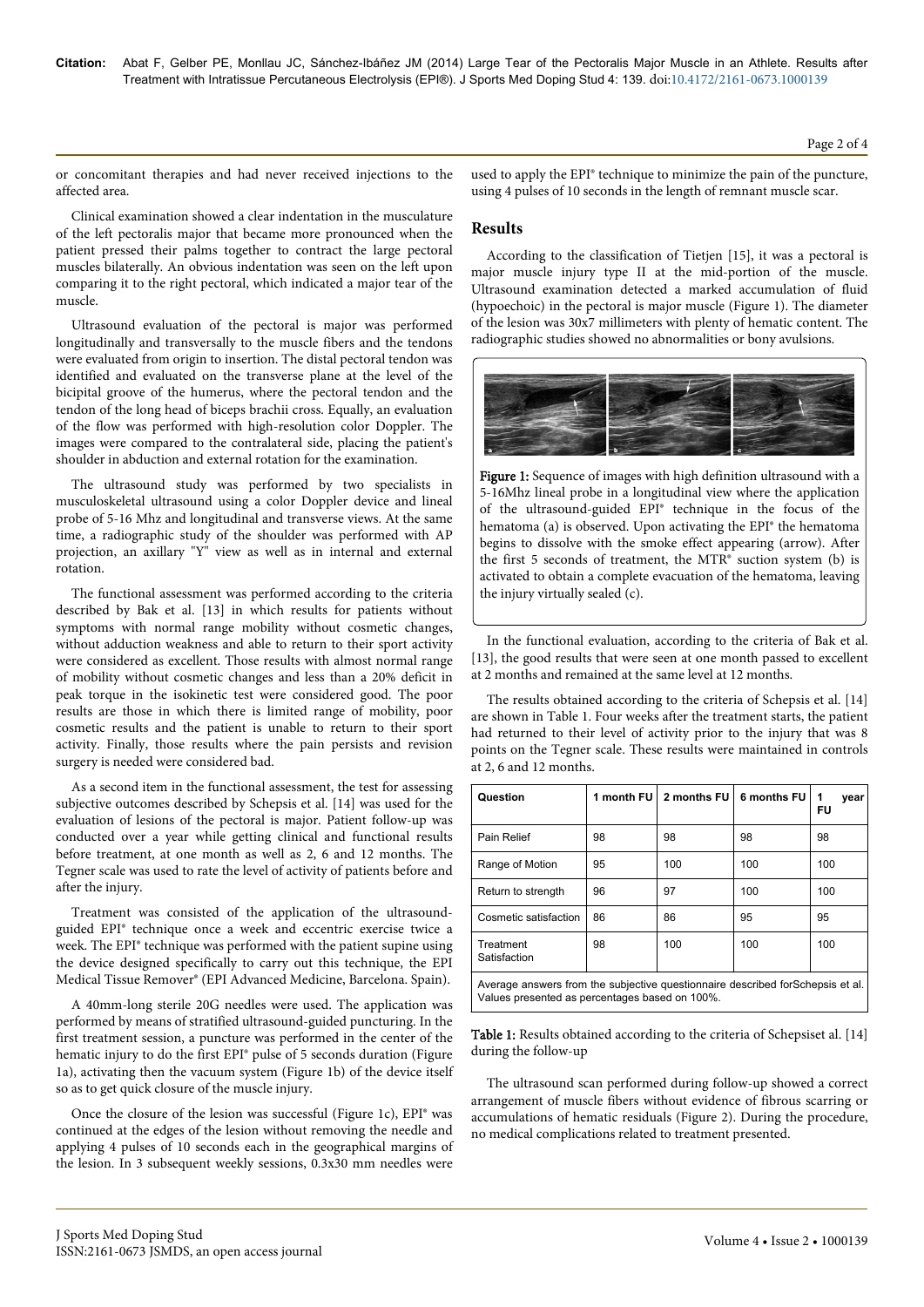

Figure 2: Ultrasound control with a 5-16Mhz lineal probe in a longitudinal panoramic view at 1 month after treatment in which a correct disposition of the pectoralis major muscle fibers without evidence of fibrotic scarring or complications.

## **Discussion**

This paper shows that the treatment of injury in the pectoral is major of a gymnast treated with the Intratissue percutaneous electrolysis (EPI®) technique obtained excellent results and allowed for an early return to sports activity.

The pectoral is major muscle is a powerful internal rotator, flexor, and adductor of the arm and has its origin in the collarbone, sternum and the cartilages of the first six ribs. The pectoral is major muscle fibers converge in three bundles that rotate 180° that join to form a tendon which inserts into the lateral aspect of the humeral bicipital groove [8]. Patients with lesions of the pectoral is major muscle are clinically characterized by pain, bruising, swelling, and decreased range of motion. Clinically speaking, it is difficult to assess the extent and location of this type of injury except through ultrasound or magnetic resonance imaging evaluation. It is possible that a small initial injury of the pectoral is major muscle associated with lifting weights is not identified by ultrasound, but the patient may have pain in the anterior region of the chest [7,8,16,17]. In these cases, the immediate suspension of strength training is important so as to avoid further muscle ruptures of a serious nature within the first 6 weeks  $[1,4]$ .

Tears of this muscle occur more frequently in the myotendinous junction or the insertion of the humerus and partial tears are more frequent than complete tears. The most commonly used clinical classification of this lesion is described by Tietjen [15]. It focuses on both the type of injury and the location of the lesion in relation to the origin or insertion. A type I injury refers to a concussion; a partial tear refers to type II, and type III to a complete rupture. On the other hand, it also stands out if the location of the lesion is in the sternal origin in the muscle, at the myotendinous junction or the humeral insertion.

The injuries of the pectoral is major muscle usually occurs during a high intensity eccentric action when the muscle is exposed to high tensile forces [4,5,7]. The main sports injury associated with the pectoral is major muscle are weightlifting, wrestling, gymnastics or wind-surfing.

Although MRI has been used to evaluate injuries of the pectoral is major muscle [6,7], ultrasound may also be useful in the assessment of this type of injury. Ahypoechoic image corresponding to hematic collection inside the rupture of the pectoral is major muscle can be seen [18].

Treatment options for an injury of the pectoral is major muscle are based on an accurate assessment of the extent and location of the lesion. Treatment is usually conservative in partial tears and sometimes in total ruptures in non-athletes. Surgical repair is used for complete tears and ruptures of the distal tendon in athlete patients [1-4]. The chosen method of treatment varies greatly depending on the literature consulted.

The Intratissue percutaneous electrolysis (EPI®) technique has proven effective in the treatment of soft tissue injuries [10,11] and experimental studies [12] have demonstrated that the early use of this technique reduces the fibrotic reactions secondary to these lesions. By using a high-intensity galvanic current, directed through a needle, rapid regeneration of damaged tissue is achieved. At the same time, the suction capacity provided by the EPI Medical Tissue Remover® device during the application of the technique makes it possible to evacuate the hematic content of the lesion, thereby facilitating healing and preventing potential later complications.

In the case presented, the ultrasound findings showed a large partial tear of the pectoral is major muscle with a large collection of blood. After treatment with the eco-guided Intratissue percutaneous electrolysis (EPI®) technique, the hematic fluid significantly decreased and proper remodeling of injured tissue was obtained, allowing the athlete to return to sports competition at 4 weeks after injury. The study with ultrasonographic images showed a repair of the myotendinous junction of the pectoral is major muscle with no signs of the formation of fibrotic scar tissue and no signs of hypoechoic thickening of the tendon.

## **Conclusion**

Treatment with the US-guided EPI® technique on pectoral is major muscle tear resulted in a high improvement in function and a rapid return to the previous level of activity after few sessions. The procedure has proven to be safe with no recurrences at one-year follow-up.

## **Acknowledgments**

We are grateful to E. Goode for his help in correcting the manuscript.

## **References**

- 1. [de Castro Pochini A, Andreoli CV, Belangero PS, Figueiredo EA, Terra](http://www.ncbi.nlm.nih.gov/pubmed/24192390) [BB, et al. \(2014\) Clinical considerations for the surgical treatment of](http://www.ncbi.nlm.nih.gov/pubmed/24192390) [pectoralis major muscle ruptures based on 60 cases: a prospective study](http://www.ncbi.nlm.nih.gov/pubmed/24192390) [and literature review. Am J Sports Med 42: 95-102.](http://www.ncbi.nlm.nih.gov/pubmed/24192390)
- 2. [Ziskoven C, Patzer T, Ritsch M, Krauspe R, Kircher J \(2011\) \[Current](http://www.ncbi.nlm.nih.gov/pubmed/21922436) [treatment options for complete ruptures of the pectoralis major tendon\].](http://www.ncbi.nlm.nih.gov/pubmed/21922436) [Sportverletz Sportschaden 25: 147-152.](http://www.ncbi.nlm.nih.gov/pubmed/21922436)
- 3. [Garrigues GE, Kraeutler MJ, Gillespie RJ, O'Brien DF, Lazarus MD](http://www.ncbi.nlm.nih.gov/pubmed/22868603) [\(2012\) Repair of pectoralis major ruptures: single-surgeon case series.](http://www.ncbi.nlm.nih.gov/pubmed/22868603) [Orthopedics 35: e1184-1190.](http://www.ncbi.nlm.nih.gov/pubmed/22868603)
- 4. [de Castro Pochini A, Ejnisman B, Andreoli CV, Monteiro GC, Silva AC,](http://www.ncbi.nlm.nih.gov/pubmed/19880715) [et al. \(2010\) Pectoralis major muscle rupture in athletes: a prospective](http://www.ncbi.nlm.nih.gov/pubmed/19880715) [study. Am J Sports Med 38: 92-98.](http://www.ncbi.nlm.nih.gov/pubmed/19880715)
- 5. [ElMaraghy AW, Devereaux MW \(2012\) A systematic review and](http://www.ncbi.nlm.nih.gov/pubmed/21831661) [comprehensive classification of pectoralis major tears. J Shoulder Elbow](http://www.ncbi.nlm.nih.gov/pubmed/21831661) [Surg 21: 412-422.](http://www.ncbi.nlm.nih.gov/pubmed/21831661)
- 6. [El-Essawy MT, Al-Jassir FF, Al-Nakshabandi NA \(2010\) Magnetic](http://www.ncbi.nlm.nih.gov/pubmed/20714696) [resonance imaging assessment of the pectoralis major muscle rupture.](http://www.ncbi.nlm.nih.gov/pubmed/20714696) [Saudi Med J 31: 937-938.](http://www.ncbi.nlm.nih.gov/pubmed/20714696)

Page 3 of 4